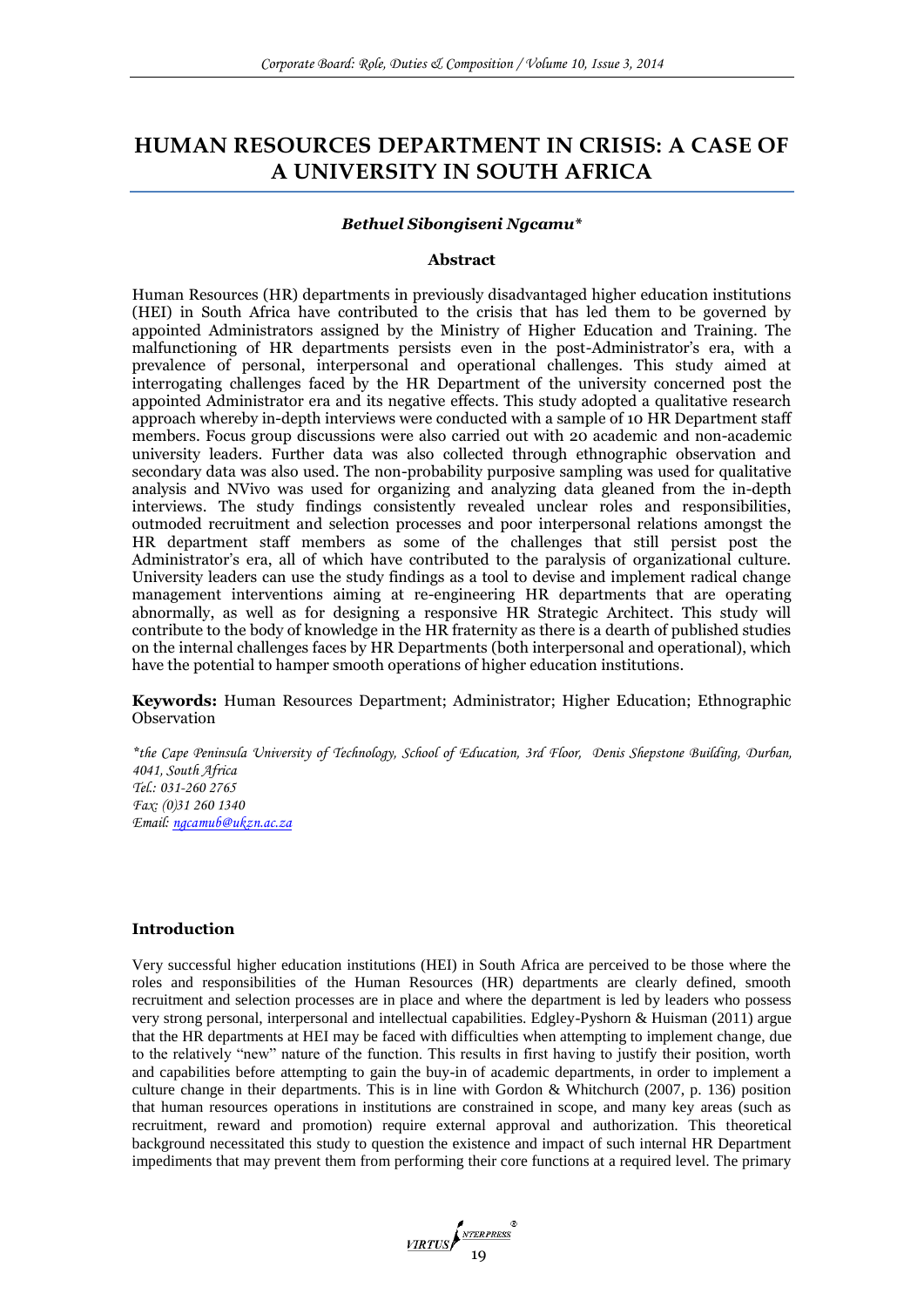objective of this study is to investigate the underlying factors that contribute to the dysfunctionality of the HR Department at the university concerned.

Researchers such as Oba (2005, p. 108) have highlighted wider opportunities for recruitment and greater potential for conflict within institutions between management and staff unions. McInnis (1998) mentions that the impact of shifts in job profiles, values and behaviours of the workforce have received less attention than issues such as governance and senior academic leadership. At the same time, Archer (2005) suggests that HR departments have become more involved with institutional strategy than day-to- day line management issues. On the other hand, devolved organizational structures, involving distributed management and leadership have created increased demand, and provision, of formal management and leadership programmes for those having direct responsibility for staff (Gordon & Whitchurch, 2007, p. 148-9). Hence this study is aligned to the aforementioned arguments; more emphasis was placed on investigating the HR Department"s staff members and the operational challenges that negatively affect the smooth operation of the department.

According to Knight (2012, 15) senior HR Directors across the sector are concerned that some institutions do not gain the value and contribution from their HR function that they could. HR usually has to focus its resources on administration and performance - managing those (relatively small numbers of) staff with serious performance issues, at the expense of focusing on the effective engagement and productivity of the wider workforce. When this happens, HR may be perceived as bureaucratic as and more focused on process efficiency than on effectiveness. The remainder of the article is structured into four sections. Firstly, the literature is reviewed, secondly, the research design employed is articulated, followed by the presentation and analysis of data and finally a conclusion and recommendations are made.

## **Literature review**

## *Roles and responsibilities within the HR Department*

Human Resources departments in higher education institutions are faced with mammoth tasks in their roles to develop and implement a strategic plan that is aligned with the university-wide approved plan, while responding to the needs of all the key stakeholders of the university (including faculties or departments, leaders, employees and trade unions). An effective HR Department needs to implement its strategy and business plan through its structures (Ulrich, Younger, Brockbank & Ulrich, 2012, p. 241). Human Resource leaders have spent many years in a quest for the optimal HR organization with the clearest roles, responsibilities, and rules of operation (Ulrich *et al.* 2012, p. 241). The latter researchers suggest that continually revising the present HR structure should not be a primary priority for HR leaders. However, the HR structures can be designed to deliver value by taking action to align the HR organization with the business organization and clarify responsibilities for each role (Ulrich *et al.,* 2012, p. 241). According to the Society for Human Resource Management "2006 Strategic Management Survey Report," of the 427 responding HR professionals (from all industries) about three quarters of respondents considered their own roles and the role of their HR Department as a combination of strategic and operational functions (Patton, 2007). Clearly, solidification of HR"s strategic role depends on organizational design and reporting relationships, because these structural components are vital to HR"s ability to have a seat at the table and to participate in decision making (Ulrich *et al*., 2009, p. 41). Evans & Chun (2012, p. 41) report that within higher education, the most typical reporting relationship of HR is through the finance or business area. More than half of all chief HR officers (57.9 percent) in higher education report; through the chief business officer (34.4 percent), chief financial officer (14.2 percent), or chief administration officer (9.3 percent) (College and University Professional Association for Human Resources, 2010). This predominant model subsumes HR under the finance function, limiting its scope, influence, and authority. It also assumes a commonality between finance and HR functions, despite the distinct differences in these fields of work (Evans & Chun, 2012, p. 41). Human Resources departments usually retain oversight of some integrated functions for faculty and staff, including health benefits, workers" compensation, and retirement. They may also have responsibility for oversight for recruitment guidelines and processes, affirmative action, appointment processes, and the management of records for faculty and staff (Evans & Chun, 2012, p. 42). This study revolves around the arguments raised by the abovementioned researchers, while it further investigates whether the roles and responsibilities of the HR Department staff are clarified and respond to the needs of the university key stakeholders.

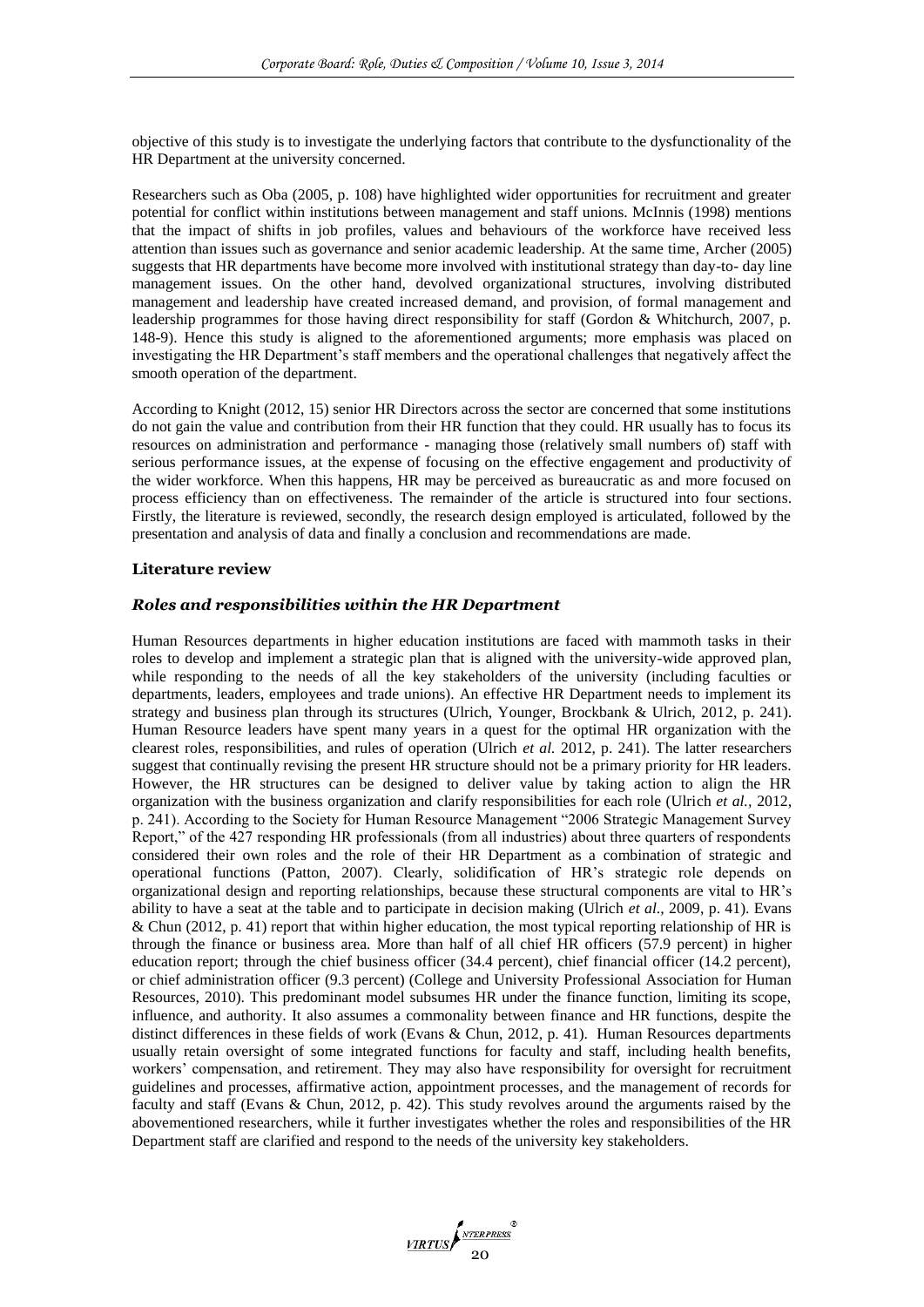## *Service delivery in an HR environment at a higher education institution*

Ulrich *et al*. (2012, p. 229) mention that the HR service delivery is the implementation arm of HR. It includes on-the-ground resources that are the face of HR for employees, geographic specialists, global specialists, and shared service centers. They have suggested that line managers are the owners of HR and that HR professionals are the architects. It is also noteworthy that the HR Department should be a role model for the rest of the organization (Ulrich *et al.,* 2012, p. 237). While this study is informed by the views of the latter researchers, it also focuses on whether the level of service delivery of the HR Department as a whole in this university hinders the realization of its mandate.

# *Staff Recruitment and selection in an HR Department: A higher education perspective*

Inadequately applied recruitment and selection processes and incompetent recruitment and selection specialists in the HR departments in higher education institutions are regarded as being the cause of the high level of inept candidates who are attracted to these institutions. HR professionals have their own views on the necessary competencies they should possess, with these being skills in communication, problem-solving, leadership, recruiting and selection, an adherence to employment law, training and development, technology, forecasting, compensation design, benefits design and administration, and accounting or finance record keeping (Becker, Huselid & Ulrich, 2001). The study conducted by Dubosc, Kelov & Brussels (2012, p. 7) investigated to what extent some unfavourable conditions, such as inadequate recruitment procedures and lack of career progression schemes, may be hindering the development of proper HR in higher education in the Tempus Partner Countries. The researchers revealed several problems related to staff recruitment which were common in many of the countries investigated. For example, the high frequency of internal recruitments; lack of transparency of recruitment procedures and criteria; persisting corruption and political or personal appointments; as well as in some cases, the rigidity of the legal frameworks, were seen to prevent institutions from recruiting the best candidates available (Dubosc *et al.,* 2012, p. 32). The process of staff recruitment is one of the most crucial aspects in ensuring that an institution has good quality staff with appropriate skills, knowledge and attitudes that are in line with the needs of the institutions (Dubosc *et al*., 2012, p. 9). Appropriate recruitment procedures that are transparent, fair and open, are likely to enable institutions to better select the best candidates from the available pool and increase the ability of institutions to set their own recruitment requirements, according to their specific needs whilst supporting the institutional level management of Human Resources (Dubosc *et al.*, 2012, p. 31). This study seeks to identify competency deficiencies amongst the HR Department staff members while it adheres to the above analogy on the competencies which they should possess.

## *Interpersonal skills amongst the HR Department staff members*

Staff members of HR departments in previously disadvantaged South African higher education institutions seem to lack the necessary interpersonal and intellectual capabilities to respond to the needs of their internal customers and clients. The study conducted by Schultz (2010, p. 6) in the merged higher education institution environment concluded that the staff is not entirely satisfied with the fact that the HR Department does not have sufficient business knowledge, that HR practices are currently not satisfactory, and that there is a lack of personal skills and management skills in the HR Department. On the other hand, staff indicated that business knowledge, HR practices, personal skills and management skills are crucial to the HR Department, adding value to this institution. An emphasis should be placed on assisting the staff of the HR Department to gain the necessary personal skills (Schultz, 2010, p. 6). The HR Department should consider different perspectives to contribute to this positive effect. Meisinger (2003) suggests that HR resource-managers should determine what top management and non-HR managers expect from the HR Department and then act upon it. The HR Department should ensure that the different HR practices add value. The personal skills of the staff should be of such a nature that the staff can carry out their duties with professionalism (Schultz, 2010, p. 6). The impact of the poor personal skills of HR Department staff members, which have the potential to diminish the values of the HR Department, as shown by the researchers above, informs this study. It is further extended by interrogating whether poor service is caused by lack of interpersonal and intellectual incapability.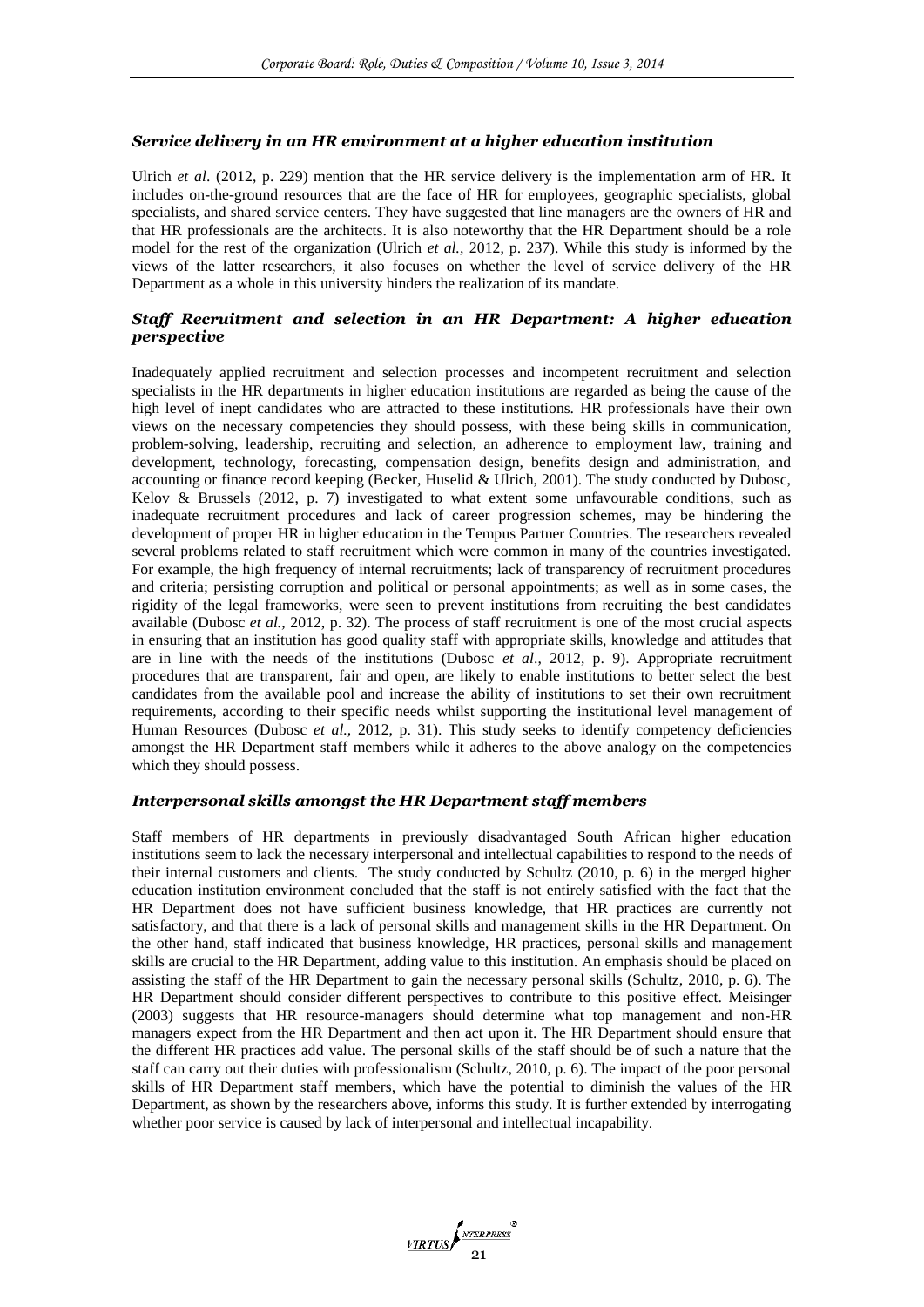#### *Research methodology*

This study employed an exploratory element where in-depth qualitative interviews (Bloemberg, Cooper, & Schindler*,* 2005) were conducted. The in-depth interviews (King, 2004) were conducted with 10 permanent and 2 contract HR Department staff members who were in junior, middle and senior management levels. These included Senior/Director, Coordinators for Recruitment and Selection and Organizational Design, Administrators, a Secretary, Advisors, Employee Relations Officer, a Skills Development Facilitator and a Health and Safety Officer. The research participants were asked about their daily activities and the challenges which they are facing in executing their agreed duties. These questions were to determine whether the incumbents perform the agreed activities as per their employment contracts. Furthermore, focused group discussions including 20 academic and non-academic leaders, trade union members and all HR Department staff members were also organized, in order to deliberate on the challenges facing the department in question (Carson, Gilmore, Perry & Gronhaug, 2001) where the researcher performed the role of the facilitator (Saunders, Lewis & Thornhill, 2007, 340). The research also employed an ethnographic component which included the use of participant observation, enabling the ethnographer to immerse himself in the setting. This generated a rich understanding of social action and allowed for an understanding of the subtleties in the specific contexts (Reeves, Kuper & Hodges, 2008, p. 5). Secondary data sources, including the Independent Assessors" Report (2008) and the HEQC Report (Council on Higher Education, 2011), were used as a means of triangulating the research findings that were gleaned from the in-depth interviews. This was also the way in which the findings were gleaned from the in-depth interviews. The use of the Report was an advantage as the data already existed (Stewart & Kamins, 1993) and met the research questions and objectives of this study (Saunders *et al.,* 2007).

## **Research findings**

#### *In-depth interviews*

In-depth interviews were conducted with the research participants, including 10 permanent and 2 contract staff members, where their responses were categorized and organized using Nvivo qualitative analytical tool. The disproportionately high total coverage of 11.9% based on the unclear roles and responsibilities as challenges advanced by the research participants. This has been confirmed by the junior staff member, who stated:

*"Conflicts within the department are caused by unclear and duplication of the roles and responsibilities, with certain functions being performed by the interns"*

The next total highest coverage was on operational challenges (7.27%) faced by the HR Department. The research participants mentioned the absence of a recruitment plan and selection processes. Concurrent with the above mentioned findings, the senior member of the department mentioned that:

*"HR staff members lack the requisite skills to craft recruitment plans and are inept in recruitment and selection processes, which enables the university to seek the services of the external HR consultant"*

In addition, employees equity statistics, lack of knowledge and access to the case law website and the submission of the fraudulent study grants documents were challenges mentioned by the research participants. In concurrence to the latter, the junior member of the HR Department articulated that:

*"Labor related matters, or functions have been outsourced to the Legal Services Department, deprive me to perform my duties up to standard"*

The third highest total coverage was on interpersonal relations at 6.20% challenges, as encountered by the research participants. In support of this finding, members of management of the HR Department claimed that:

*"The HR Organogram is premised on conflicts amongst HR staff members and is not based on the needs of the department and that of the university".*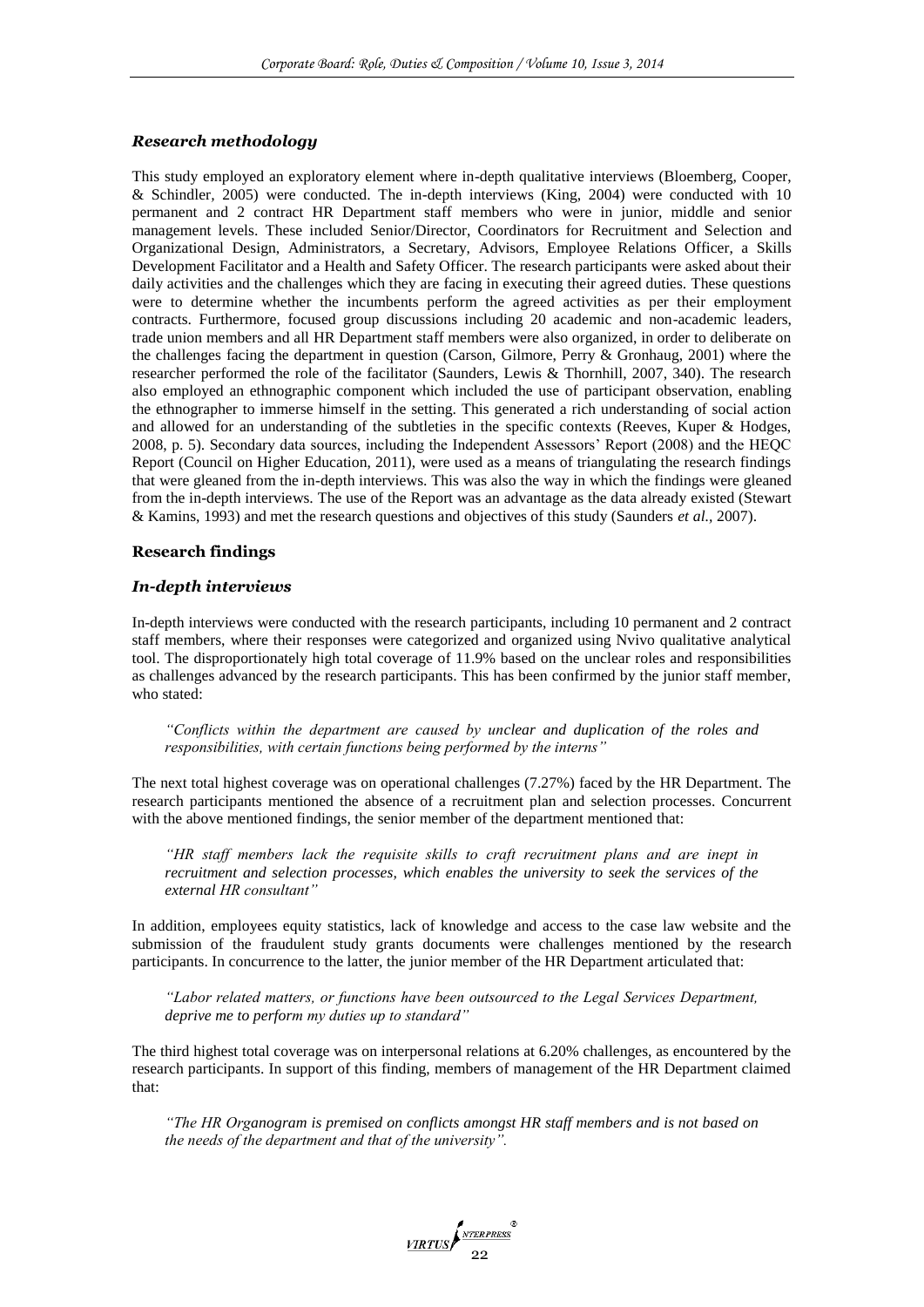*"The department is divided into camps, with the domination of those who are aligned to the consultant with higher salary scales as well as poor organizational culture characterized by gossips and conflicts."*

The lowest total coverage was on structural challenges (5.40%); communication (0.86%); core values and principles (0.77%) and compensation (2.57%). Structural challenges were concurrent with following evidence:

*"the HR Department organogram was crafted to suit certain camps and marginalized others and is emotional and illogical".*

Junior staff members mentioned compensation challenges as supported below:

*"Salary determination is false as certain employees are awarded notches between three and five without justification".*

The respondents were asked to suggest recommendations emanating from the above-mentioned challenges. Their responses were categorized into three layers, which were institutional, departmental and individual. The departmental recommendations had the highest total coverage of 19.55%, as compared to other variables. Their recommendations ranged from appointment or the creation of new positions to supporting the existing staff members, including a Wellness Programme Officer, Recruitment and Selection Officer, Receptionist and Filing Specialist and improving reporting lines. The next highest total coverage was institutional (3.73%), based on the equity statistics being moved to the HR Department from the Legal Services Department and the need for strategic planning to involve all stakeholders. There were no recommendations mentioned regarding individual employees.

## *Ethnographic observation*

As a member of the HR group over a period of three years, the researcher was able to observe the different pitfalls mostly confirmed by the research participants during the in-depth interviews. The researcher evidenced the exodus of the Senior Directors: HR, whereby within this three year period two individuals were employed in the position permanently, while one was in an acting capacity for a period of seven months. Both Senior Director and the Director positions had similar Key Performance Areas (KPAs) and Key Performance Indicators (KPIs) which created confusion regarding their roles and responsibilities. While middle and junior staff members had similar KPAs and KPIs, with all staff members having recruitment and selection as a KPA while there was a specialist dedicated to perform such functions. This created poor relations amongst staff members, exacerbated by the interference of external cabal, including the trade unions, on departmental operational issues.

Furthermore, those who were opportunistically aligned to new leaders of the department were remunerated better than those who were either neutral or resistant. Although the staff members were abundant in number, it did not appear that they were fully utilized. Human Resource Department staff members were input orientated, as evidenced by their systems (IT) which were dissimilar to that of finance, which aggravated the prevalent silo mentality. The culture of poor performance caused by a lack of skills motivated the university leadership to seek the services of an external consultant to be involved in operational issues, including recruitment and selection.

## **Focus group discussions with the university stakeholders:**

## *Weaknesses*

The researcher conducted focus group discussions with both academic and non-academic leaders, HR staff members and trade unions. During deliberations, the following matters were raised:

 $\frac{VIRTUS}{23}$ 

- 1. Inequity in workload distribution and remuneration.
- 2. Poor confidentiality in all areas of the Human Resources function.
- 3. Protocol and procedures in all Human Resources functional areas were not followed.
- 4. Poor Professionalism (failing to abide by the HR code of conduct and ethics).
- 5. Roles and responsibilities were not clearly defined and communicated.
- 6. Outmoded recruitment processes and procedures were in use.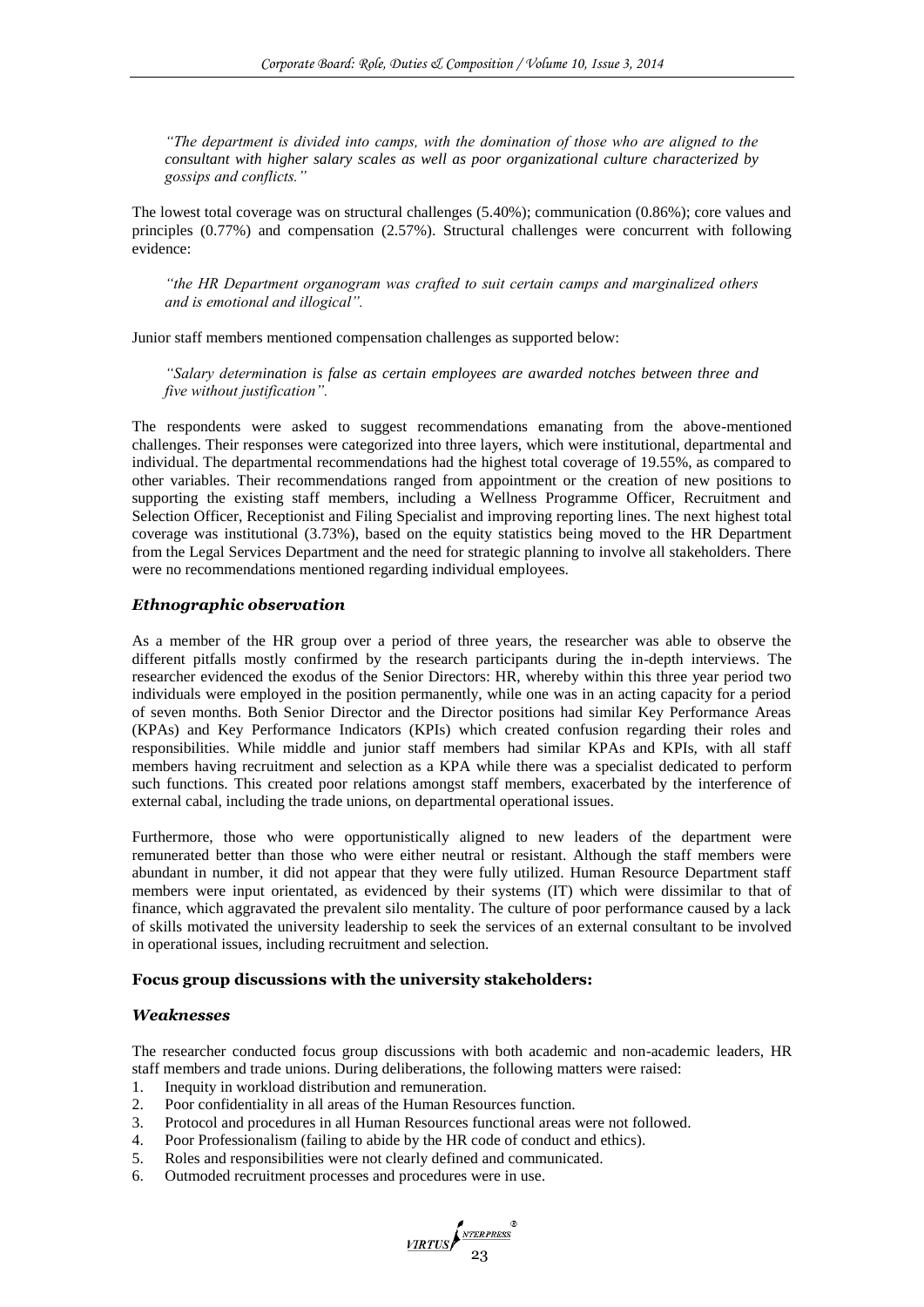- 7. Unlimited HR Consultant powers.
- 8. Labour issues were not cascaded to line managers.
- 9. Absence of guidelines for interns.
- 10. Training line managers on different aspects of HR.
- 11. Coordinating HR positions to be goal oriented.
- 12. Poor departmental leadership.
- 13. Telephones were not answered promptly.
- 14. Poor service delivery.
- 15. Silo mentality, generally and specifically between the HR Department and the Finance Department.
- 16. Mismatched staff numbers (ITS vs Unique).
- 17. Absence of promotion policy for non-academic staff.
- 18. Absence of a staff retention strategy.

# *Independent Assessor's Report 2008: Investigation into the affairs of the university concerned*

The independent Assessor's report, as appointed by the Minister of Education in 2008 as per the Higher Education Act of 1997 (Act 101 of 1997), was initiated by the Chairperson of Council to thoroughly investigate the governance, management and employment relations of the university. The Minister"s terms of reference to the Independent Assessor encapsulated investigations on Human Resources policies and practices, in relation to enhancing organizational efficiency and employment relations at the university. Section 3.2 of the report found selective favoritism and non-procedural promotions and appointments, nepotism and inconsistency in implementing procedures and decision-making. The report found that the Human Resources Department had policies but these were not based on best practices and were cumbersome in terms of timeous delivery, mainly as a result of being controlled from the Vice Chancellor"s (VCs) office.

The Report also identified that the Employment Relations within the university appeared to be discipline based rather than enhancement based. Furthermore, it was found that the HR Department had been reduced from eleven to four staff members over a few years, with their functions being reduced to filing and appointments. The Report depicted that essential HR functions had been moved to other departments such as Industrial Relations (IR) and Employment Equity being moved to the Legal Services Department, with Benefits and Administration having been moved to the Finance Department. The HR Department was found to be dysfunctional by the Assessor. The long processes of dealing with disciplinary cases were mentioned as extremely cumbersome and ranged from 5 to 32 months in duration. The HR and Finance departments had different IT systems which were not linked or networked, making crossreferencing difficult. The Report revealed that the VC played a dominant role in the process of recruitment and appointments.

# *Higher Education Quality Committee (HEQC) 2011 Report*

The HEQC Report (Council on Higher Education, 2011) presented to the university community as part of the institutional audit by Higher Education South Africa (HESA) revealed serious challenges caused by the dysfunctional HR Department. The panel noted that the university concerned had a serious challenge to attract and retain competent staff members. They further mentioned that this was exacerbated during the period of "diminished governance" when all staffing decisions and interviews of positions were directed through the office of the VC. The panel also found evidence of under-qualified staff being appointed in the absence of suitably qualified candidates. The HEQC Report (Council on Higher Education, 2011) recommended that the university concerned should ensure that academic programmes are taught by appropriately qualified staff. Further recommendations included that the university should develop and implement a staff recruitment and retention programme, and address issues of staff morale and commitment. The panel noted that a performance management policy has been developed and that implementation thereof, if it embraces the appropriate developmental guidelines, will ensure that both recently appointed and established staff members are able to develop themselves further.

# **Major findings of the study**

The most notable finding gleaned from the triangulated findings that are deemed to make the HR Department dysfunctional at the university concerned was the unclear roles and responsibilities of staff

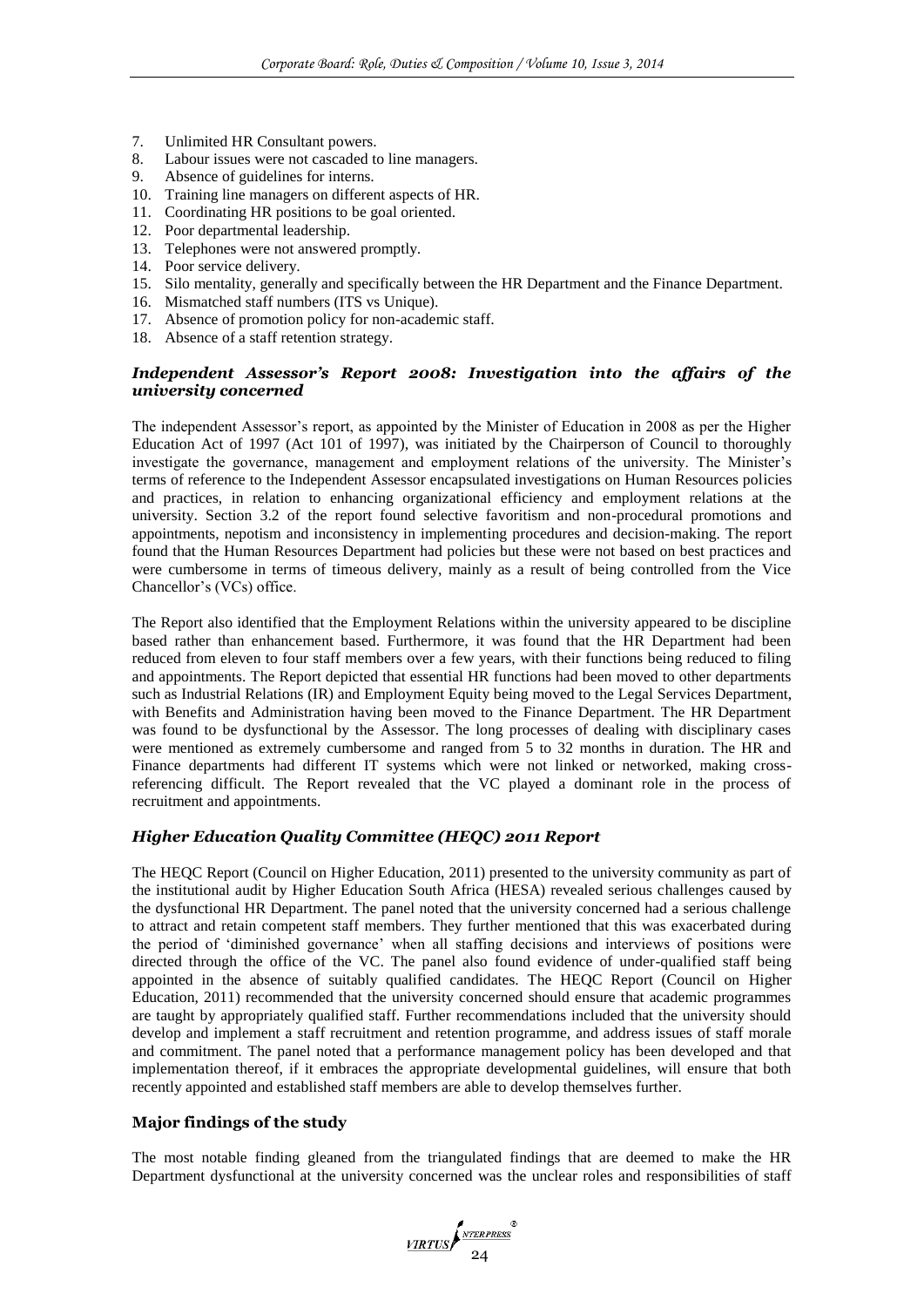members. The importance of this specific factor was also corroborated by the focus group discussions conducted with university leaders, where the duplication of HR activities was mentioned by almost all staff members. Furthermore, it was identified that operational challenges emanating from incompetency in the recruitment and selection processes, as well as the lack of knowledge related to labour related matters necessitated the university leaders to seek the services of the external HR Consultant. This lack of knowledge on labor related matters had been cited by the Independent Assessor's Report (2008) as a reason why essential HR functions had been moved to other departments - such as Industrial Relations (IR) and Employment Equity being moved to the Legal Services Department and Benefits and Administration to the Finance Department. This finding was corroborated by the HEQC Report (Council on Higher Education, 2011) that all staffing decisions and interviews of positions were directed through the office of the previous VC. The focus group discussions also supported this finding that departmental recruitment and selection processes were outmoded. The latter finding was also supported by the HEQC Report (Council on Higher Education, 2011) finding that the university experienced a serious challenge to attract and retain competent staff and it recommended that the university develop and implement a staff recruitment plan to address this gap. The HR Consultant role in the department had been confirmed by the focus group discussion participants; this included unlimited powers to take decisions and full involvement in daily operational activities. Another major highlight was on the challenges pertaining to poor interpersonal relations amongst staff members, perceived to be caused by divisive Organogram that is seen to promote unequal workloads and remuneration for similar positions and functions. This was confirmed through the focus group discussions, where unequal workload distribution was mentioned and those who were aligned to the HR Consultant were perceived to be remunerated better. The lowest responses advanced by the research participants pertained to structural issues, those of compensation, and those relating to core values and principles. Focus group discussion participants also highlighted that the department had poor confidentiality and professionalism and they were failing to abide by the HR code of conduct and ethics. Another finding of interest was the recommendations provided by the respondents, where departmental recommendations featured mostly, and suggestions were made regarding the creation of new positions within the department. This has been supported by the Independent Assessor"s Report (2008) that the HR Department had reduced in staffing. Institutional recommendations were the least common, suggesting the relocation of certain labour related functions back to HR and there were no individual recommendations mentioned. Some major highlights gleaned from the focus group discussions were poor HR leadership, poor service delivery, mismatched staff numbers caused by the use of different systems in the HR (Unique) and Finance departments (ITS). It was also confirmed by the Independent Assessor that these unlinked systems made cross-referencing difficult and perpetuated a silo mentality. Lastly, the absence of the promotion policy for non-academic staff members and retention strategy was also mentioned.

# **Discussion of the findings**

The highly evidenced finding from different reliable sources that the HR Department"s employees had unclear roles and responsibilities is not in accordance within the views of Ulrich *et al*. (2012) who have spent years in a quest for the HR Department to have clear roles, responsibilities and rules of operation. Some researchers also mentioned that HR structures should clarify responsibilities for each role which was in line with the finding of this study. In contrast, Patton's (2007) argument was unaligned with the finding of this study regarding that by clarifying the role of the HR Department it should be both strategic and operational. The study reveals that there was no relationship between the Finance and HR departments, which is not consistent with the findings of Evans & Chun (2012) that in higher education institutions the reporting relationship of HR is through the Finance Department. While there were disagreements in the above arguments put forth by the plethora of researchers, their arguments were based on organizations in general without any reference to higher education institutions, with the exception of Evans & Chun (2012).

Whilst poor service delivery in this department was confirmed by the triangulated findings, it was inconsistent with the views of Ulrich *et al.* (2012) that HR service delivery is the implementation arm of HR. The lack of the recruitment and selection requisite skills amongst HR Department staff members which was found in this study is in contrast with Becker *et al.* (2001) who argue that HR professionals should have the necessary competencies, including recruitment and selection. This finding concurs with that of Dubosc *et al.* (2012) that inadequate recruitment procedures may hinder the development of proper human resources in higher education. While the above mentioned arguments may or may not be consistent with the latter finding, it cannot be clearly linked to this study as it was conducted in a

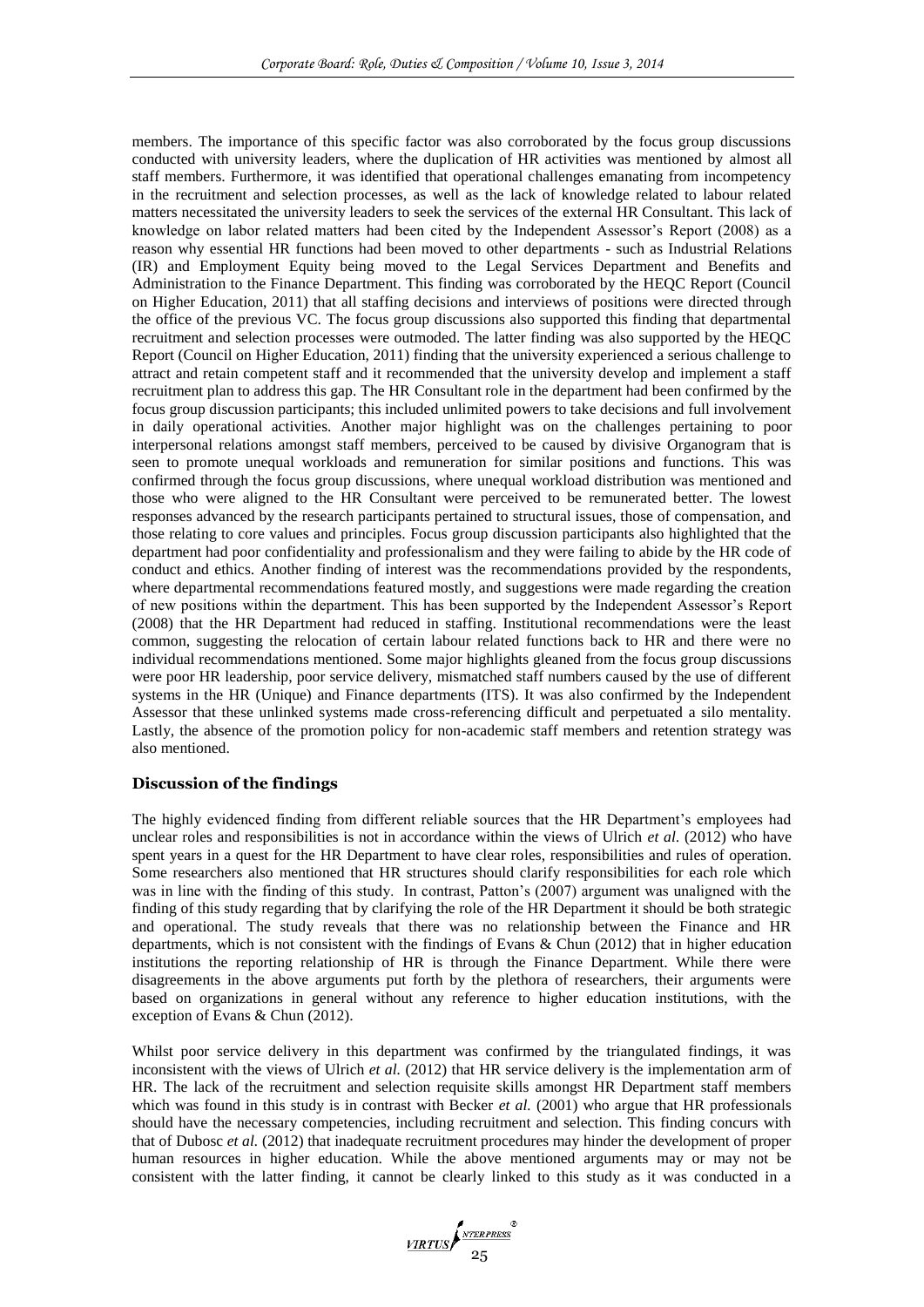previously disadvantaged university in South Africa. The finding on the state of relations, which were regarded as poor amongst the staff members, was supported by the study conducted by Schultz (2010) on the perception of staff towards the HR Department. The latter researcher highlighted the lack of personal skills and recommended that the department should work to develop these necessary personal skills amongst staff members. While this finding closely correlates with the latter researcher's findings, one has to bear in mind that this study was conducted at a university in South Africa that has never merged.

# **Conclusions and recommendations**

The study findings explicitly showed the predicament of having HR Department staff members who are inept at the recruitment and selection processes, which can be seen to have a ripple effect on the institution as a whole. This has been confirmed by the HEQC Report (Council on Higher Education, 2011) that the university has a challenge to attract and retain competent employees. The study concludes that unclear roles and responsibilities amongst the HR Department staff members were caused by the absence of a strong and decisive HR Department leadership with the competencies to provide strategic direction through realignment of the department. This has manifested in poor interpersonal relations, unequal workload distributions and unequal remuneration. This study concludes that the challenges in this department, as shown in the recommendations advanced by HR Department staff members, are departmental. It has also been confirmed by the Independent Assessor's Report (2008) that these challenges have been recurring without being resolved. There is a paucity of published data on the functioning of the HR Departments in higher education institutions, which made it difficult to draw valid conclusions. Future studies should investigate customer satisfaction surveys regarding the HR Department's operations and services. Furthermore, this study should be extended to other previously disadvantaged institutions in South Africa. This study recommended that:

- The university leaders should seek the services of a business designs specialist to conduct an intervention with the aim to document the AS-IS and TO-BE business processes that could assist in increased levels of efficiency and effectiveness within the department.
- The university leaders should seek the services of an external specialist to assess the competencies of the existing staff members and their level of operations. This will assist the university leaders to understand the personal, interpersonal and intellectual in/capabilities of the HR Department staff members.
- The university leaders should appoint recruitment and selection staff members that can operate at operational, tactical and strategic levels. This will assist in clarifying the roles and responsibilities of these staff members.
- The external HR Consultant should be appointed to provide specialist assistance and capacitate where there are deficiencies, with clear terms of reference and measurable outcomes and timeframes.
- The university leaders should devise a project plan, including input from all key stakeholders, to relocating essential HR functions housed in other departments back within the HR Department.
- The HR Department should develop and implement their strategic plan in alignment with the university and its policies. Therefore, the departmental Organogram should include clearly articulated job descriptions and be crafted to follow the strategy with clearly defined roles and responsibilities.
- All positions in the new Organogram should be evaluated using an accurate and transparent job evaluation tool that will improve the trust relationships amongst the staff members.

# **References**

- 1. Archer, W. (2005). Mission Critical?: Modernising Human Resource Management in Higher Education. Higher Education Policy Institute.
- 2. Becker, B.E., Huselid, M.A., & Ulrich, D. (2001). The HR scorecard: linking people, strategy and performance. Boston: Harvard Business School Press.
- 3. Bloemberg, B., Cooper, D.R. & Schindler, P.S. (2005). Business Research Methods, Maidenhead, McGraw-Hill Education.
- 4. Carson, D., Gilmore, A., Perry, C., & Gronhaug, K. (2001). Qualitative marketing research. Sage.
- 5. Council on Higher Education (2011). Higher Education Quality Committee Report on the Mangosuthu University of Technology, Pretoria, South Africa.